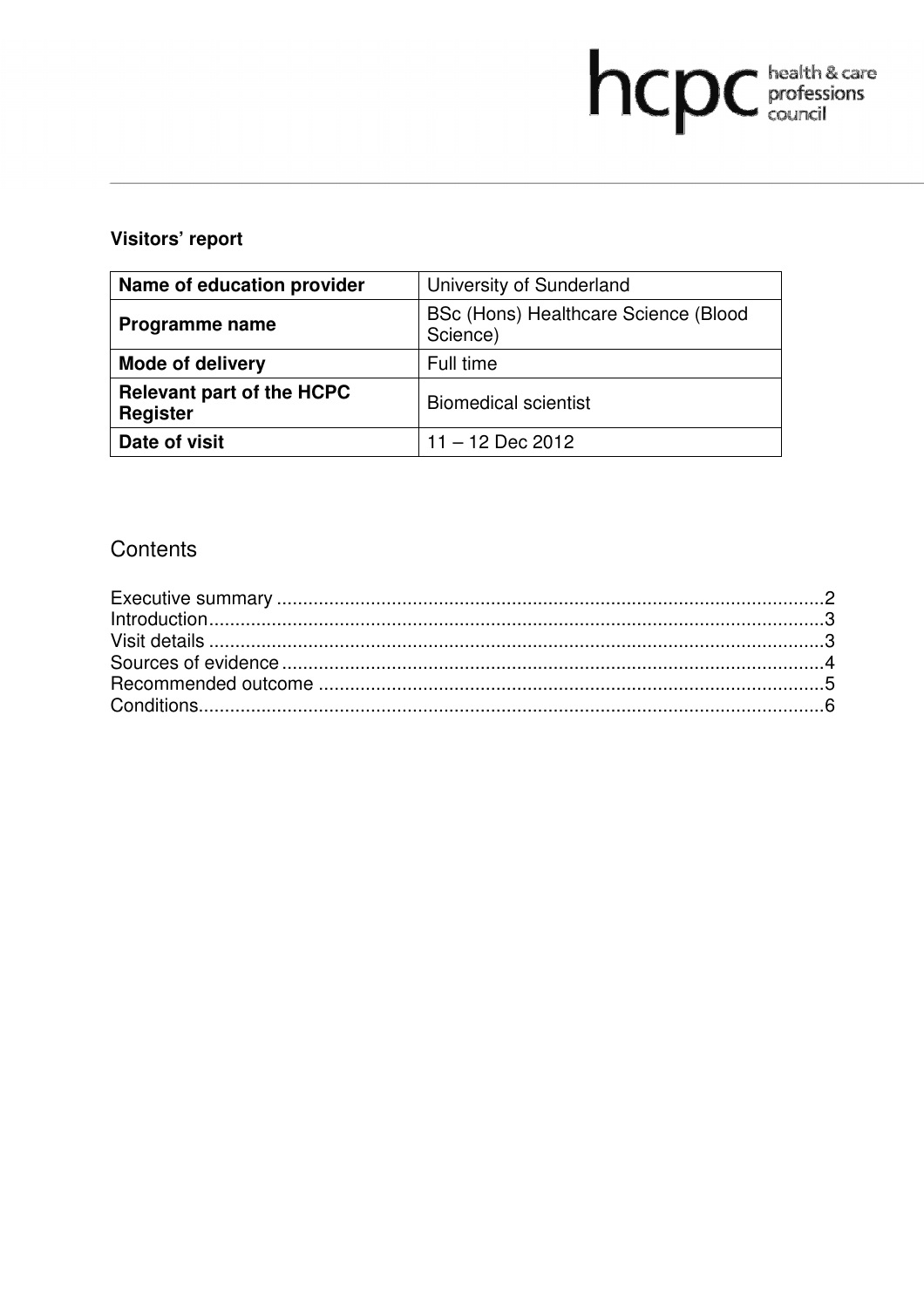## Executive summary

The Health and Care Professions Council (HCPC) approve educational programmes in the UK which health and care professionals must complete before they can apply to be registered with us. The HCPC is a statutory regulator and our main aim is to protect the public. The HCPC currently regulates 16 professions. All of these professions have at least one professional title which is protected by law. This means that anyone using the title 'biomedical scientist' must be registered with us. The HCPC keep a register of health and care professionals who meet our standards for their training, professional skills, behaviour and health.

The visitors' report which follows outlines the recommended outcome made by the visitors on the approval of the programme. This recommended outcome was accepted by the Education and Training Committee (Committee) on 9 May 2013. At the Committee meeting on 9 May 2013, the programme was approved. This means the education provider has met the condition(s) outlined in this report and the programme meets our standards of education and training (SETs) and ensures those who complete it meet our standards of proficiency (SOPs) for their part of the Register. The programme is now granted open ended approval, subject to satisfactory monitoring.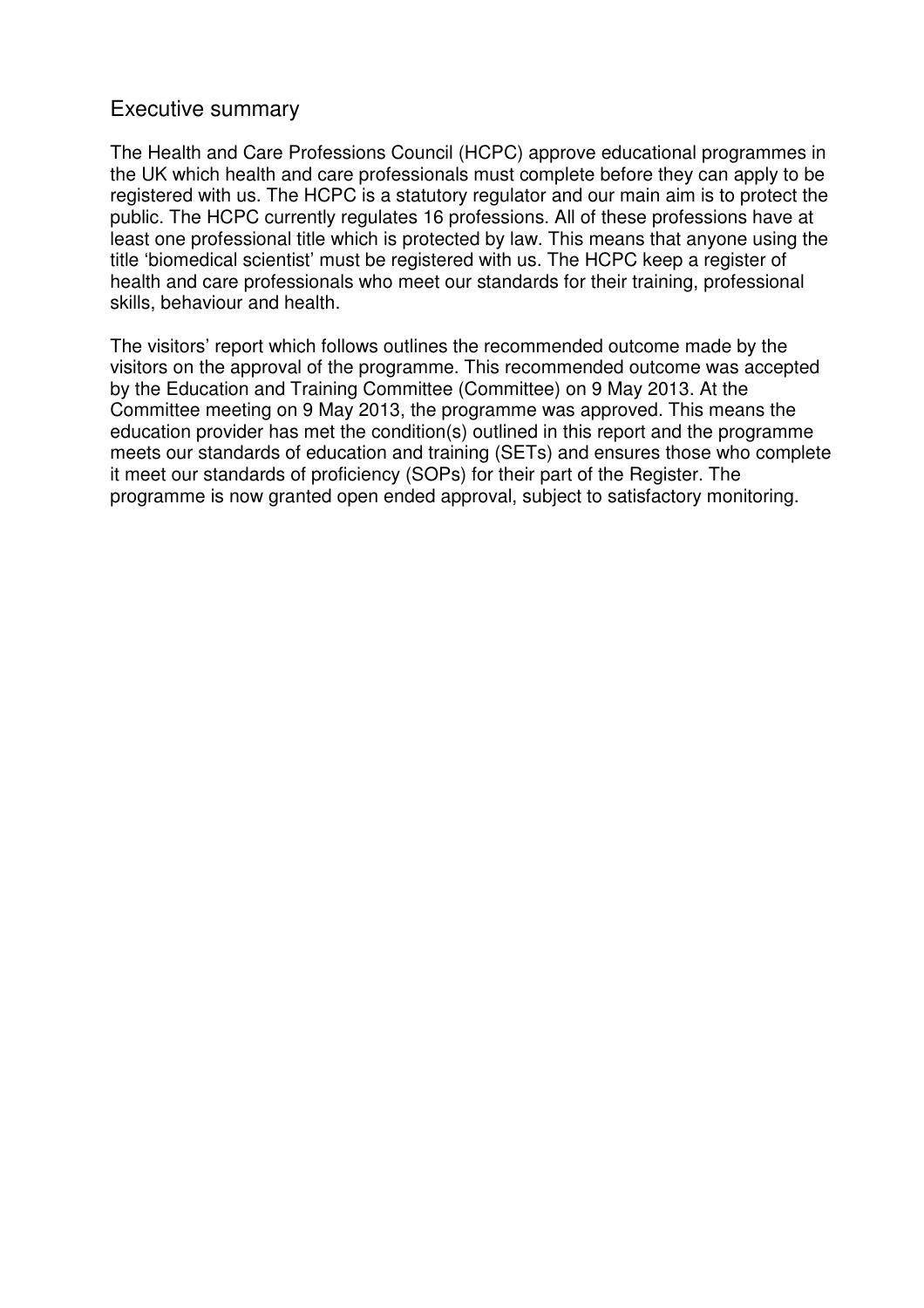#### Introduction

This visit was the result of the education provider amending their current provision for biomedical science. The education provider will continue to run the BSc (Hons) Applied Biomedical Science programme, which is approved by the HCPC. They will also offer a new training route. Given the similarity between the approved programme and the new programmes, it was agreed the approval of this programme would incorporate those who enrolled for the September 2011 cohort. Those students will be eligible to apply for registration upon successful completion of the programme with the caveat that the education provider will have to meet all conditions in this report including any conditions the visitors set specifically for the first cohort of students who commenced the programme in September 2011.

This visit was part of a joint event. The professional body (the Institute of Biomedical Science (IBMS)) considered their accreditation of the programme. The visit also considered the following programmes - BSc (Hons) Healthcare Science (Cellular Science), BSc (Hons) Healthcare Science (Genetic Science) and BSc (Hons) Healthcare Science (Infection Science).

The professional body and the HCPC formed a joint panel, with an independent chair and secretary, supplied by the education provider. Whilst the joint panel participated in collaborative scrutiny of all the programmes and dialogue throughout the visit; this report covers the HCPC's recommendations on this programme only. Separate reports exist for the other programmes. As an independent regulatory body, the HCPC's recommended outcome is independent and impartial and based solely on the HCPC's standards. Separate reports, produced by the professional body outline their decisions on the programmes' status.

| Name of HCPC visitors and profession         | David Houliston (Biomedical<br>scientist)<br>Peter Ruddy (Biomedical scientist) |
|----------------------------------------------|---------------------------------------------------------------------------------|
| HCPC executive officer (in attendance)       | Abdur Razzaq                                                                    |
| <b>HCPC</b> observer                         | Jamie Hunt                                                                      |
| Proposed student numbers                     | 20 (includes all specialisms)                                                   |
| Proposed start date of programme<br>approval | September 2011                                                                  |
| Chair                                        | Mike Wyvill (University of<br>Sunderland)                                       |
| Secretary                                    | Joanne White (University of<br>Sunderland)                                      |
| Members of the joint panel                   | Joanna Andrew (IBMS)<br>Craig Donaldson (IBMS)<br>Alan Wainwright (IBMS)        |

# Visit details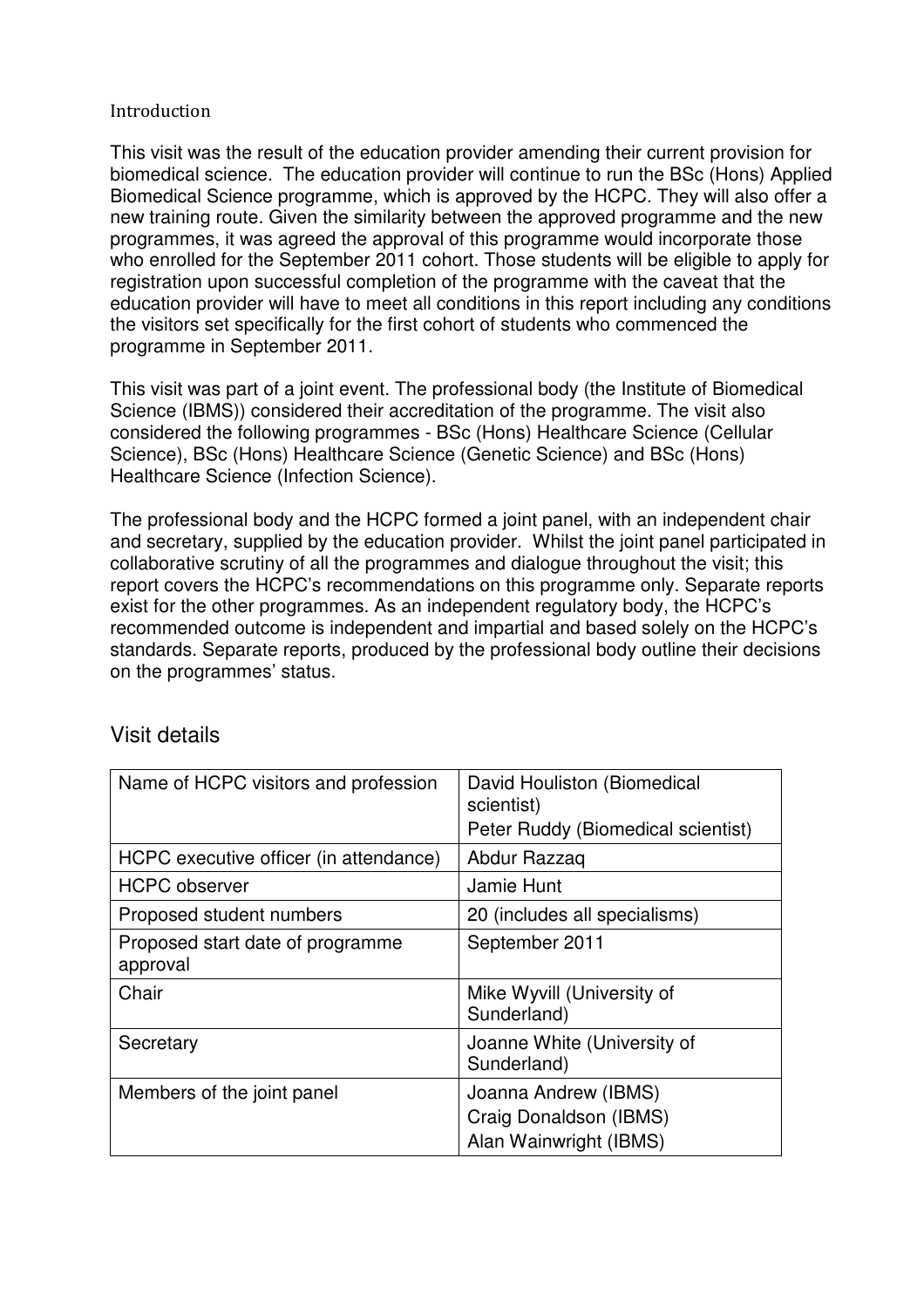# Sources of evidence

Prior to the visit the HCPC reviewed the documentation detailed below, sent by the education provider:

|                                                                                       | Yes | <b>No</b> | N/A |
|---------------------------------------------------------------------------------------|-----|-----------|-----|
| Programme specification                                                               |     |           |     |
| Descriptions of the modules                                                           |     |           |     |
| Mapping document providing evidence of how the<br>education provider has met the SETs |     |           |     |
| Mapping document providing evidence of how the<br>education provider has met the SOPs |     |           |     |
| Practice placement handbook                                                           |     |           |     |
| Student handbook                                                                      |     |           |     |
| Curriculum vitae for relevant staff                                                   |     |           |     |
| External examiners' reports from the last two years                                   |     |           |     |
| Introduction to education provider and healthcare<br>science programme                |     |           |     |
| Cross reference to IBMS and HCPC requirements                                         |     |           |     |

During the visit the HCPC saw the following groups or facilities:

|                                                                                                  | Yes | N <sub>o</sub> | N/A |
|--------------------------------------------------------------------------------------------------|-----|----------------|-----|
| Senior managers of the education provider with<br>responsibility for resources for the programme |     |                |     |
| Programme team                                                                                   |     |                |     |
| Placements providers and educators/mentors                                                       |     |                |     |
| <b>Students</b>                                                                                  |     |                |     |
| Learning resources                                                                               |     |                |     |
| Specialist teaching accommodation<br>(eg specialist laboratories and teaching rooms)             |     |                |     |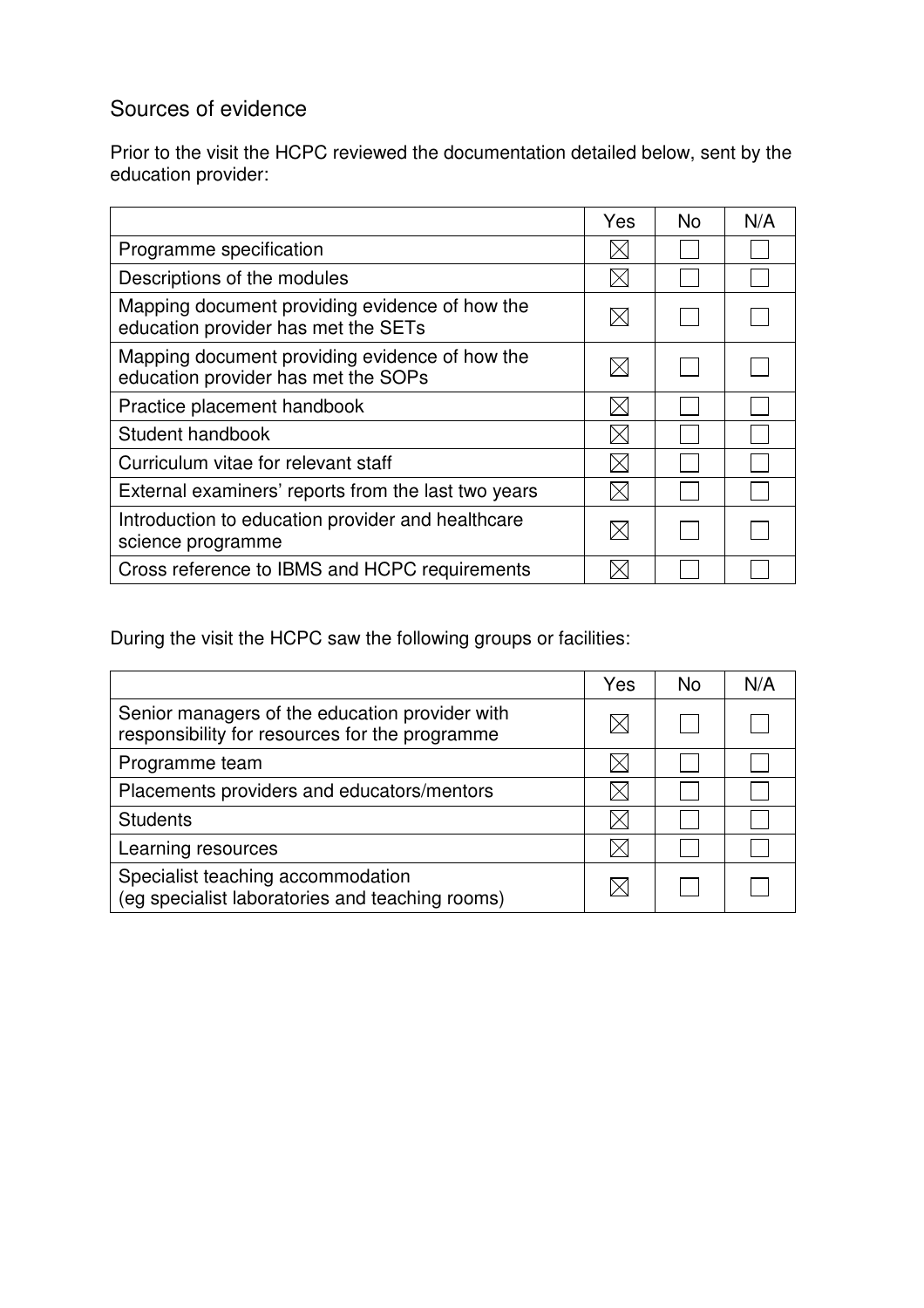## Recommended outcome

To recommend a programme for approval the visitors must be assured that the programme meets all of the standards of education and training (SETs) and that those who complete the programme meet our standards of proficiency (SOPs) for their part of the Register.

A number of conditions are set on the programme, all of which must be met before the programme can be approved.

The visitors agreed that 53 of the SETs have been met and that conditions should be set on the remaining 4 SETs.

Conditions are requirements that the education provider must meet before the programme can be recommended for approval. Conditions are set when certain standards of education and training have not been met or there is insufficient evidence of the standard being met.

The visitors did not make any recommendations for the programme.

Recommendations are observations on the programme or education provider which do not need to be met before the programme is recommended for approval. Recommendations are normally set to encourage further enhancements to the programme and are normally set when it is felt that the particular standard of education and training has been met at, or just above the threshold level.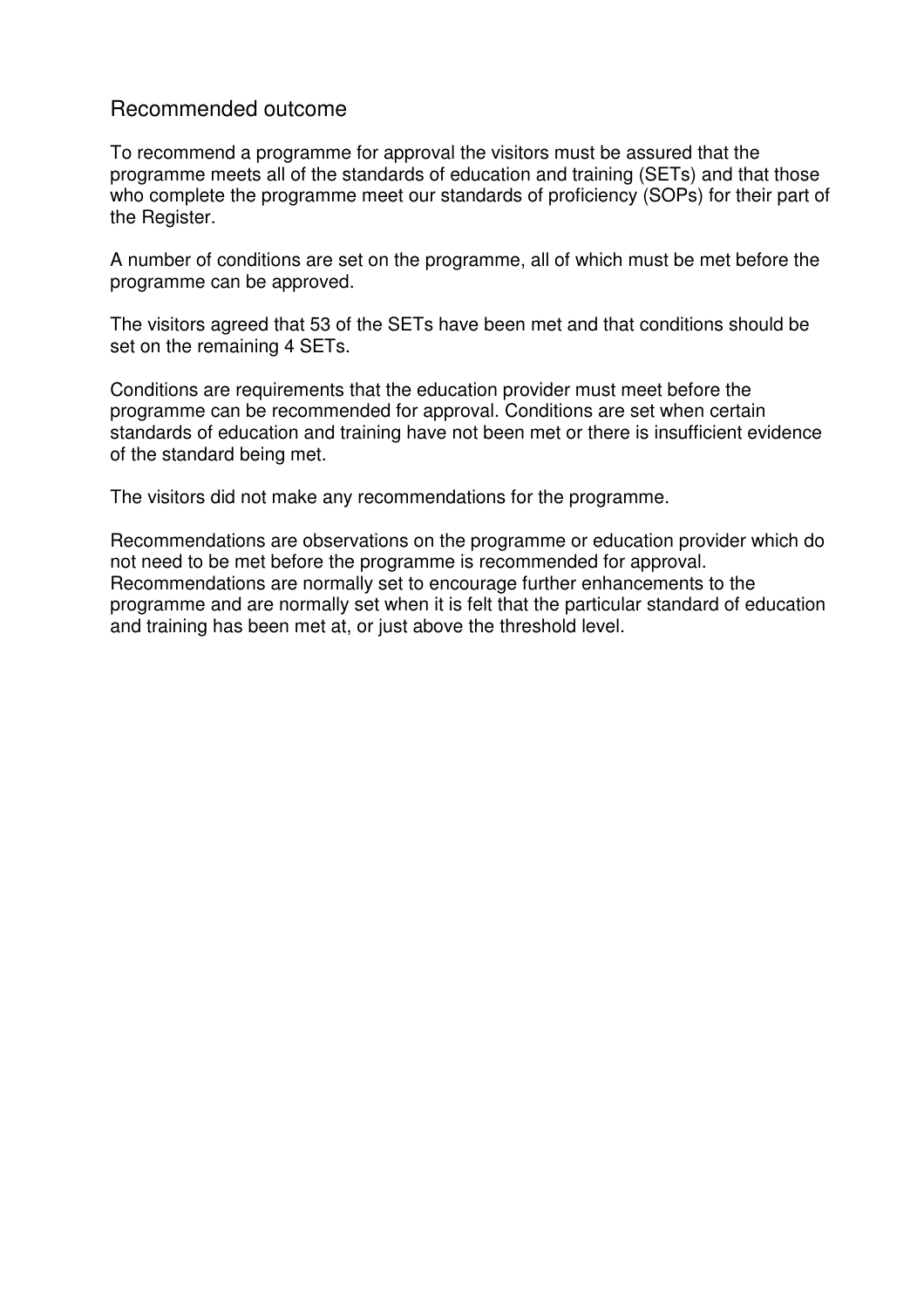# **Conditions**

### **2.1 The admissions procedures must give both the applicant and the education provider the information they require to make an informed choice about whether to take up or make an offer of a place on a programme.**

**Condition:** The education provider must revisit the programme and admissions documentation to ensure that the terminology in use is accurate, consistent and reflective of the current terminology used in relation to statutory regulations.

**Reason:** From a review of the programme documentation, the visitors noted a number of instances where incorrect terminology was used. The visitors require the education provider to review the programme and admissions documentation to ensure that it is accurate, current and consistent. For example, the visitors noted a reference within the Practice Placement Handbook to the programme '…These objectives will relate to the PTP competencies relevant to your discipline and the HPC Standards of Proficiency for a Health Care Science Practitioner'. The HCPC does not hold Register for health care science practitioners; however it does hold a Register for biomedical scientists. On another occasion the "Audit Tool" for quality control of clinical placement providers had included "HCPC training certificate". The HCPC do not provide formal practice placement educator training and therefore do not issue training certificates. The visitors therefore require all documents to be thoroughly checked and terminology corrected.

#### **2.1 The admissions procedures must give both the applicant and the education provider the information they require to make an informed choice about whether to take up or make an offer of a place on a programme.**

**Condition:** The education provider must review the programme documentation to make clear that upon successful completion of the programme the individual will be eligible to apply for registration as a biomedical scientist with the HCPC.

**Reason:** The visitors found inconsistent advice about registration with the HCPC in the programme documentation. For example, there were several references in the documentation to 'registration with the Heath and Care Professions Council', but not specifically as a biomedical scientist. To an applicant, this may cause confusion as they may not have experience with professional regulation. The visitors require further explanation of what registration with the HCPC as a biomedical scientist entails, and why it is important in order to be satisfied that this condition has been met.

#### **6.8 Assessment regulations, or other relevant policies, must clearly specify requirements for approved programmes being the only programmes which contain any reference to an HCPC protected title or part of the Register in their named award.**

**Condition:** The programme team must provide evidence that they have regulations or policies in place that ensure none of the interim awards available provide eligibility to apply for HCPC registration, and that the programme documentation clearly articulates this.

**Reason:** The visitors were concerned that the programme and admission documents did not provide enough clarity for students that exit awards do not lead to HCPC registration. Visitors also did not see documentation which defined the programme's